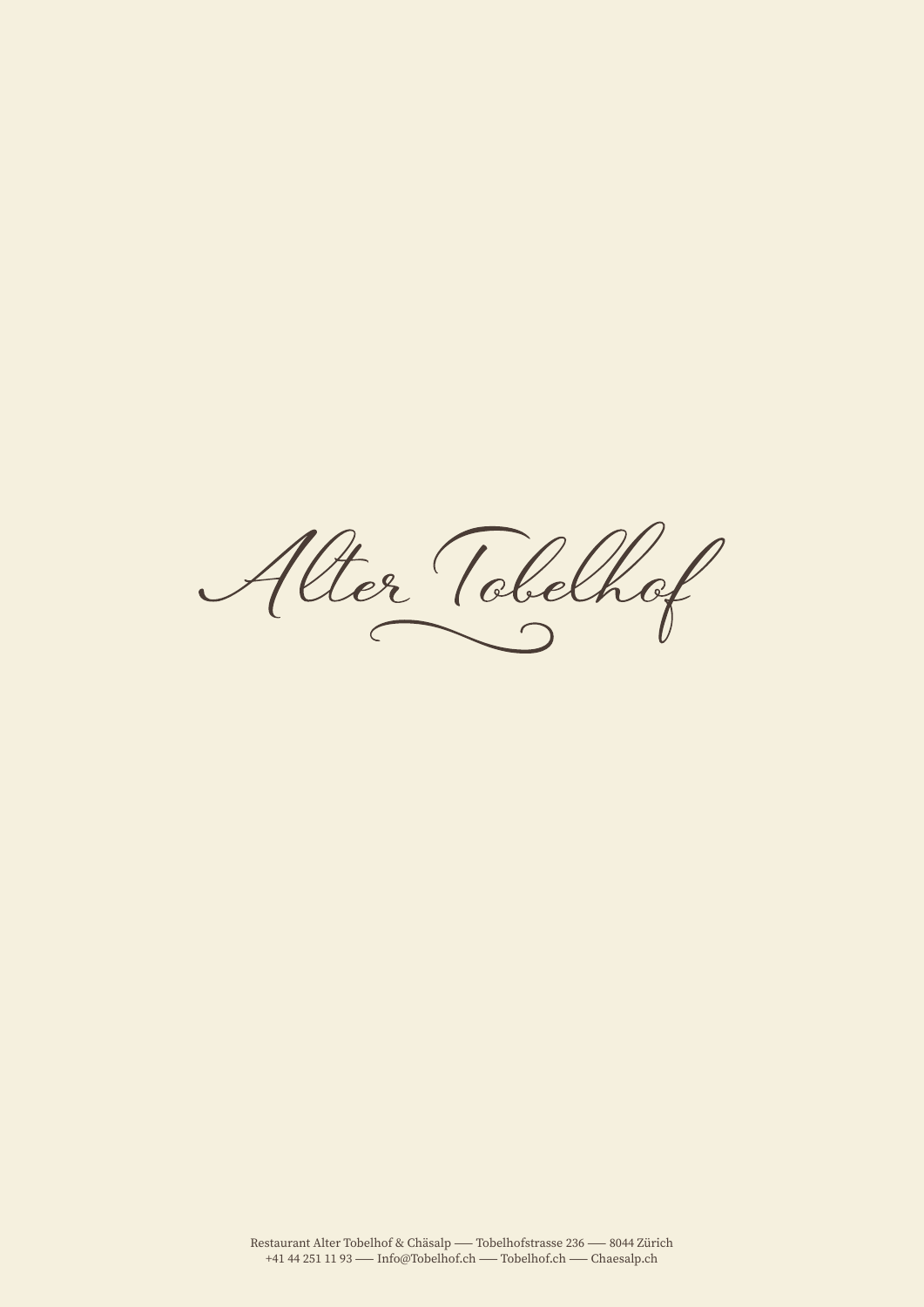

# Welcome at Restaurant Alter Tobelhof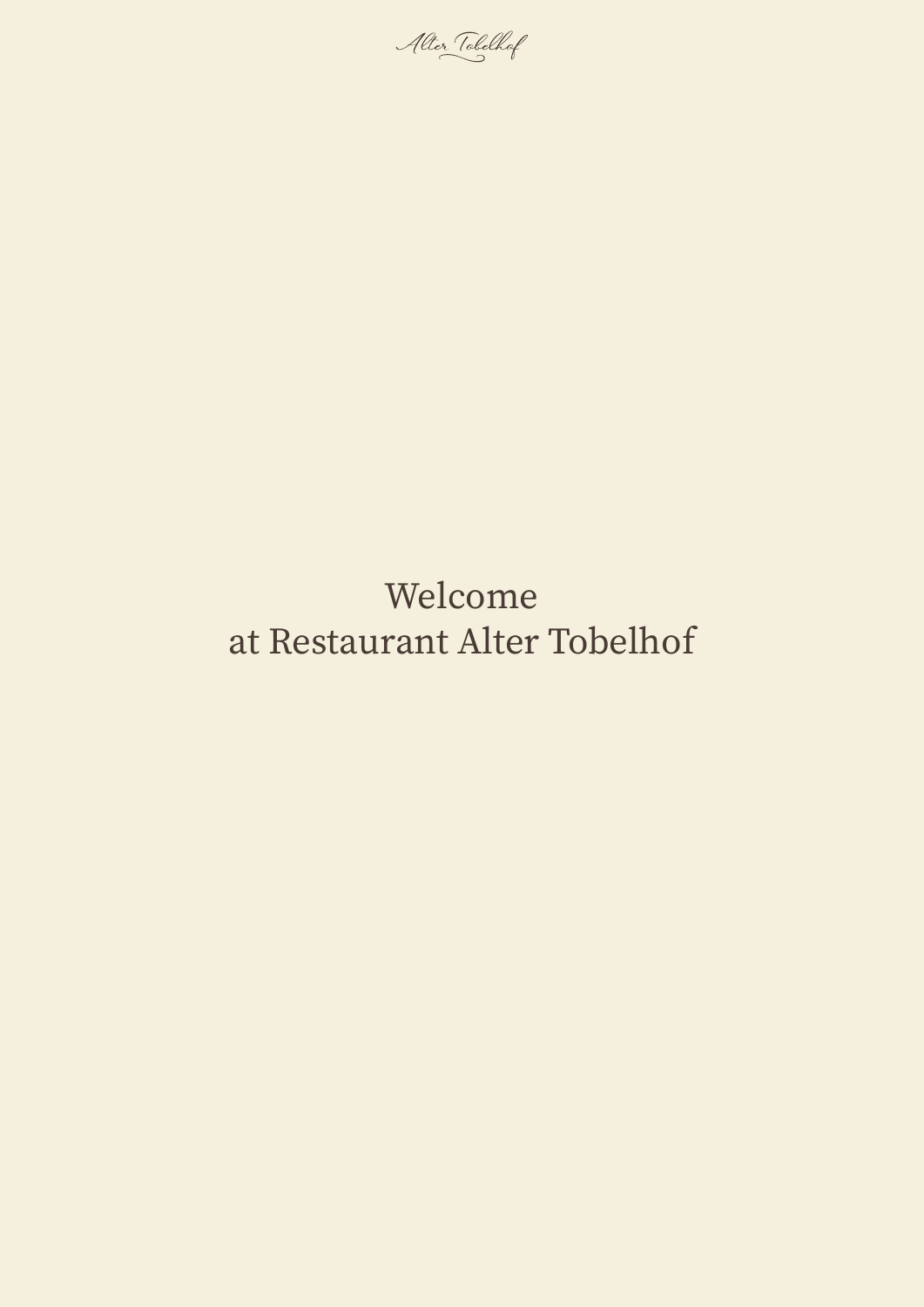Alter Tobelhof

Einfach so wie man is $(s)t$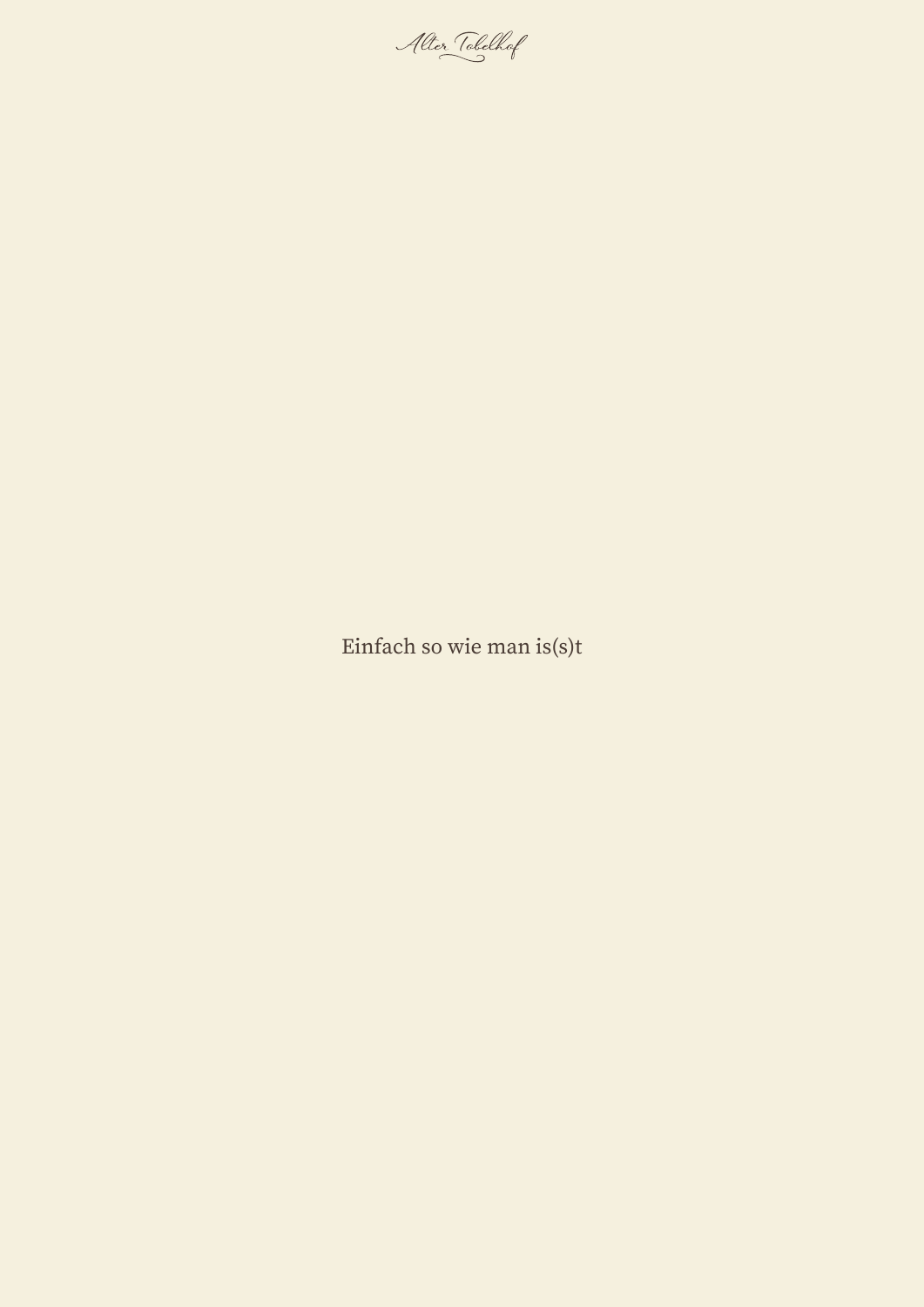Alter Tobelhof



With its seven hundred years of history, Restaurant Alter Tobelhof isn't just a place with tradition – it's a place to feel good, too. We want you to relax and enjoy delicious food in these stunning surroundings with breathtaking views. Time to just switch off. We promise you a unique and sustainable experience based on great food and hearty hospitality. Our daily motivation is serving you delicious delicacies.

There's something for everyone here – our guests come as they are. We offer quality you can rely on – our food is what it is. We're hosts who put our heads and hearts into making each of our guests happy. To do this, we work as a team – with our employees and as tenant farmers, too.

Pascal, Wiebke and Birger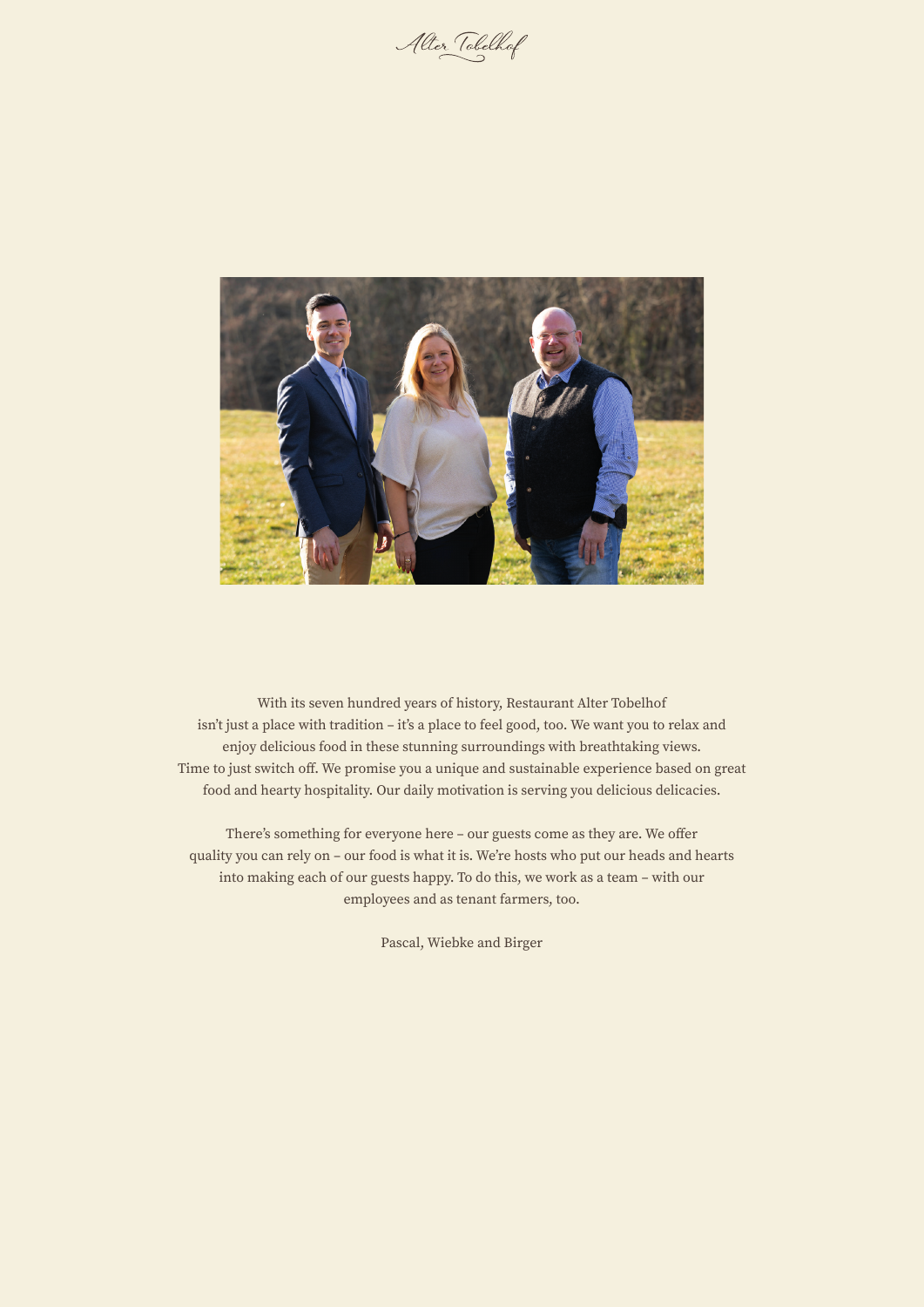

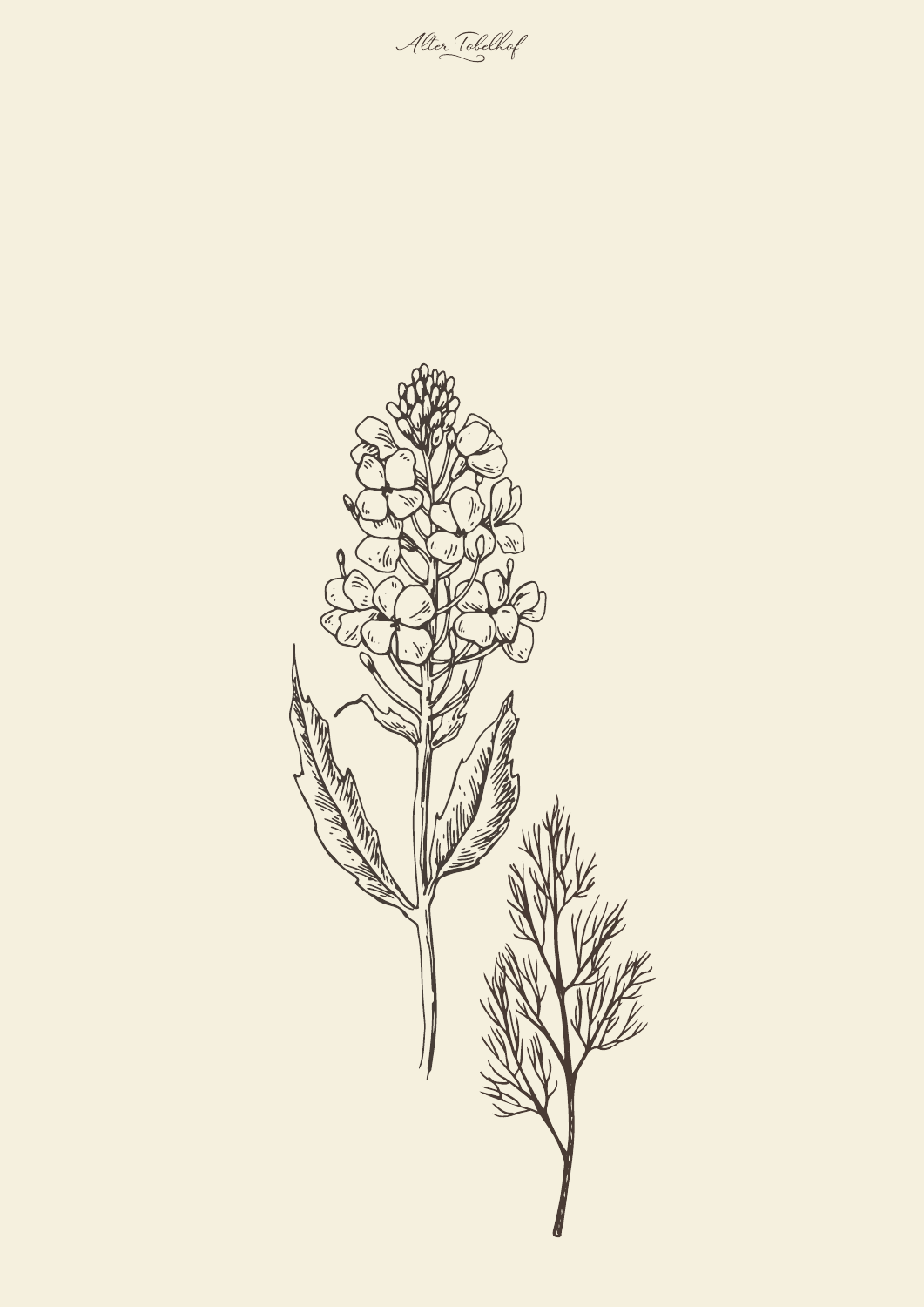

## Starters and soups

| Mixed-leaf salad GLVO                                                                                                                                                                                                                                             | 11.00 |
|-------------------------------------------------------------------------------------------------------------------------------------------------------------------------------------------------------------------------------------------------------------------|-------|
| With Tobelhof house dressing<br>With sautéed chanterelles <sup>GLV</sup>                                                                                                                                                                                          | 17.00 |
| Mixed salad V<br>With Tobelhof house dressing                                                                                                                                                                                                                     | 13.00 |
| Chanterelle carpaccio GLV<br>With marinated wild herb salad                                                                                                                                                                                                       | 18.00 |
| Alaska wild salmon<br>With horse radish cream, capers, red onions and brioche toast                                                                                                                                                                               | 26.00 |
| Tomato and mozzarella salad, organic buffalo mozzarella $^\mathrm{GV}$<br>With datterini cherry tomatoes, aged white balsamic vinegar and basil pesto                                                                                                             | 19.00 |
| Farm to fork: Did you know that over 80% of the buffalo mozzarella in Switzerland is imported?<br>Not in our restaurant. We source our organic buffalo mozzarella<br>straight from the Villiger-Kneubühler at Brunnenhof,<br>high above the Reuss valley in Sins. |       |
| Soup of the day<br>Ask our team about our soup of the day                                                                                                                                                                                                         | 10.00 |
| Chanterelle cream soup $V$<br>With fried chanterelles                                                                                                                                                                                                             | 14.00 |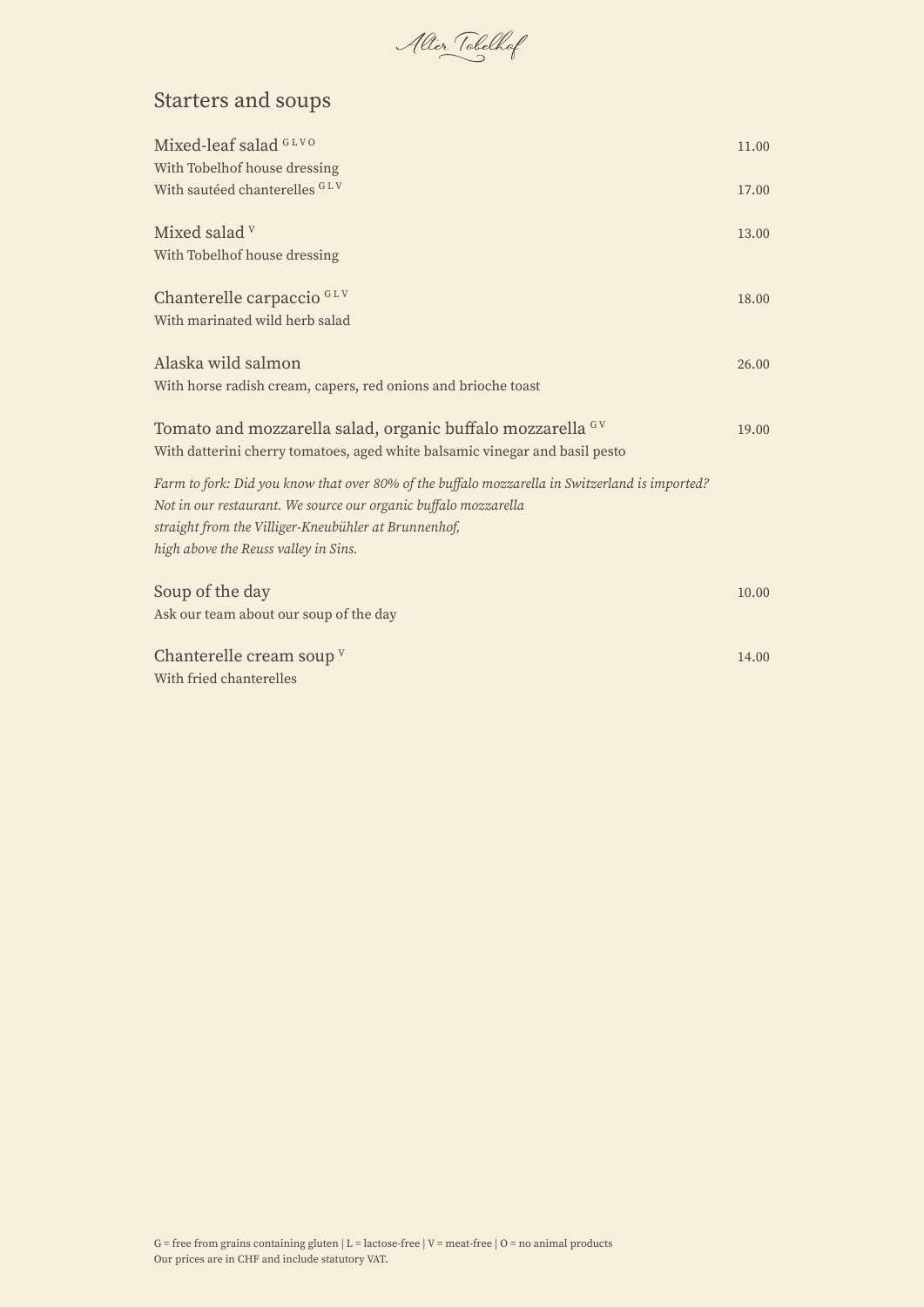Alter Tobelhof

#### Main courses

| Herby chicken                                                          | 29.50 |
|------------------------------------------------------------------------|-------|
| Sautéed Swiss chicken breast,                                          |       |
| onion-herb-sauce and seasonal vegetables                               |       |
| Chicken red curry GL                                                   | 34.00 |
| Swiss chicken breast strips,                                           |       |
| vegetables, beansprouts, red Thai curry sauce and organic basmati rice |       |
| Small portion                                                          | 28.00 |
| Fillet of beef (180g) with a herb crust                                | 68.00 |
| With seasonal vegetables and tagliatelle                               |       |
| Alpine pike perch from the canton of Valais                            | 44.00 |
| With spinach risotto and saffron sauce                                 |       |
| Small portion                                                          | 38.00 |
| Veggie red curry GLVO                                                  | 25.00 |
| Vegetables, beansprouts, red Thai curry sauce and organic basmati rice |       |
| Small portion                                                          | 19.00 |
| Sides                                                                  |       |
| Fries <sup>LVO</sup>                                                   | 8.00  |
| Potato rösti GV                                                        | 8.00  |
| Mashed potatoes GV                                                     | 8.00  |
| Organic basmati rice GLVO                                              | 8.00  |
| Seasonal vegetables GV                                                 | 8.00  |
| Tagliatelle <sup>v</sup>                                               | 8.00  |
| Bio Carnaroli Risotto <sup>v</sup>                                     | 8.00  |
| Side salad <sup>v</sup>                                                | 8.00  |
| Spaghetti <sup>v</sup>                                                 | 8.00  |
| With sautéed chanterelles GLV                                          | 18.00 |
|                                                                        |       |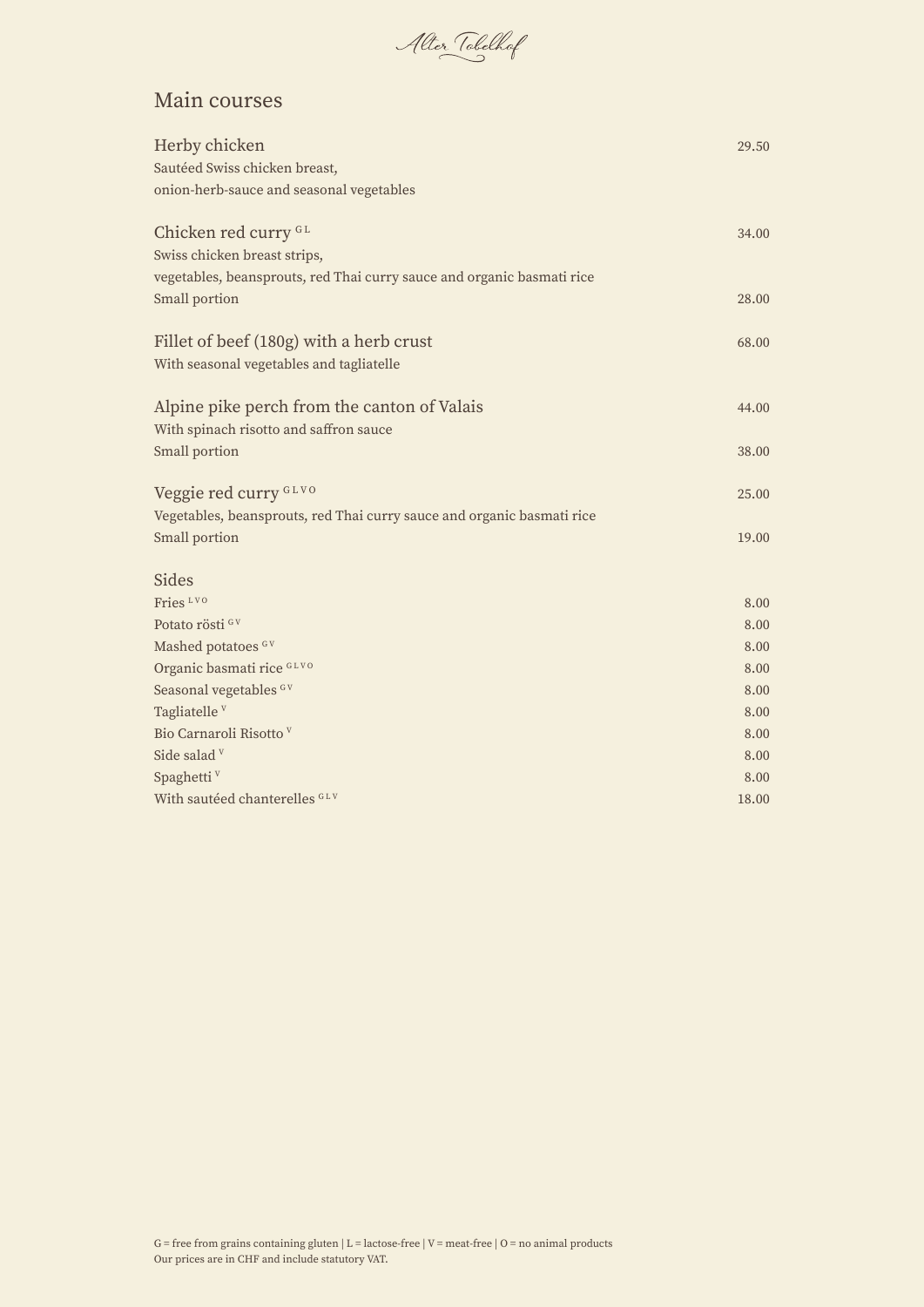

### Alter Tobelhof Classics - Warm

| Zurich-style veal strips                                          | 42.00 |
|-------------------------------------------------------------------|-------|
| With butter rösti                                                 |       |
| Small portion                                                     | 36.00 |
| Veal cordon bleu                                                  | 42.00 |
| Filled with cream cheese and ham, served with seasonal vegetables |       |
| Granny's veal meatloaf                                            | 34.00 |
| With creamy morel sauce and homemade mashed potatoes              |       |
| Small portion                                                     | 28.00 |
| Tobelhof calf's liver strips                                      | 39.00 |
| Pan-fried with sage, onions in red wine jus, butter rösti         |       |
| Small portion                                                     | 33.00 |
| Veal schnitzel                                                    | 31.00 |
| Breaded yeal flank schnitzel                                      |       |
| Small portion                                                     | 25.00 |
| Fillet of lamb (IRL) provençale                                   | 42.00 |
| With a herb crust, red wine jus and ratatouille                   |       |
| Tagliatelle                                                       |       |
| Small portion                                                     | 36.00 |
| Swiss macaroni with meat sauce and apple compote                  | 29.00 |
| Small portion                                                     | 23.00 |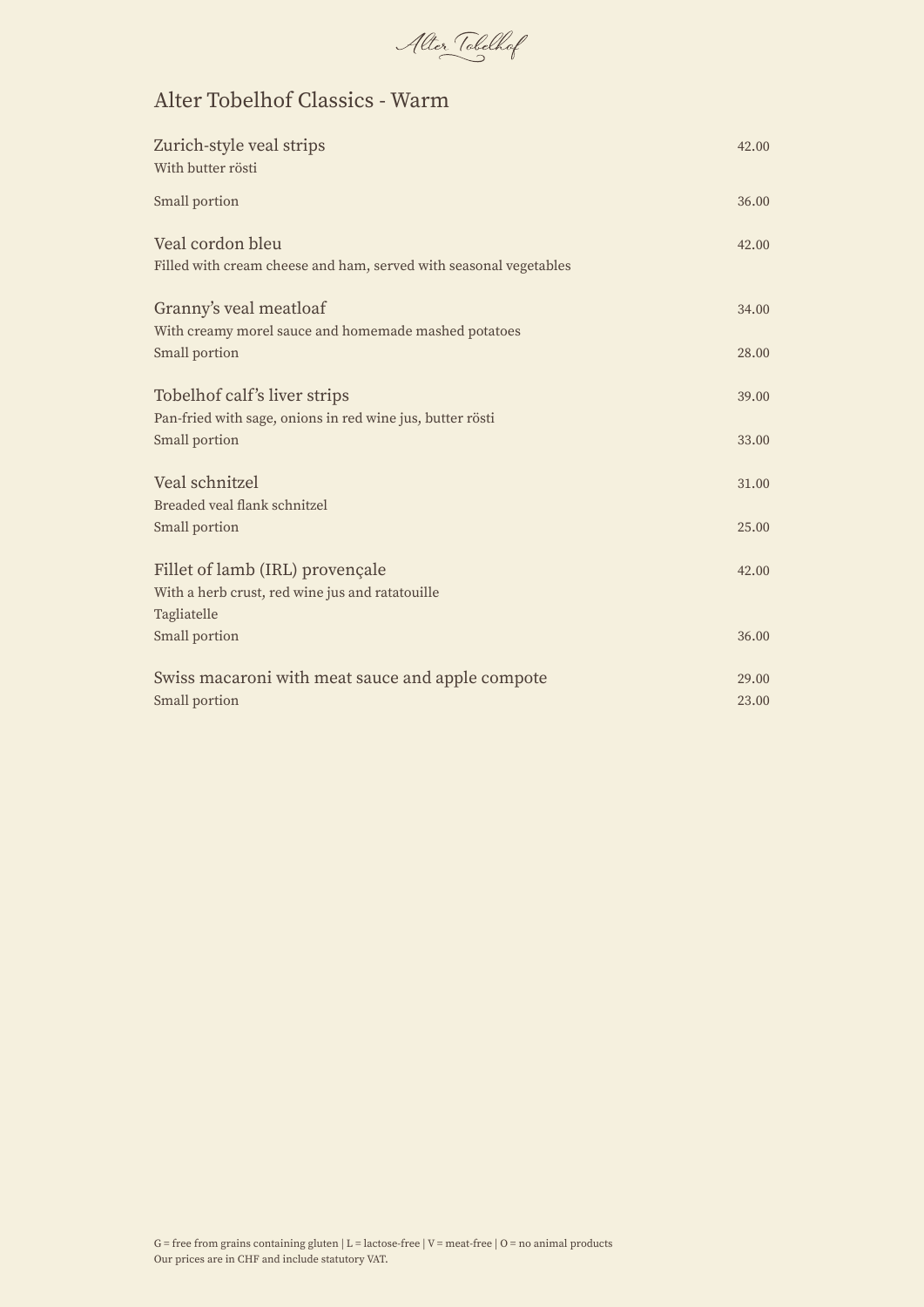

#### Alter Tobelhof Classics - Cold

| Kehmanns Schüblig sausage                                                                                                                                                                                                                                                                                                   | 19.00 |
|-----------------------------------------------------------------------------------------------------------------------------------------------------------------------------------------------------------------------------------------------------------------------------------------------------------------------------|-------|
| With Fredy's bread and Appenzell butter                                                                                                                                                                                                                                                                                     |       |
| With Tobelhof Victorinox pocket knife                                                                                                                                                                                                                                                                                       | 39.00 |
| Tobelhof deli meats board (200g)<br>With specialities from the Fässler butcher's: Alpine salami, Appenzell salametti,<br>smoked country ham, country bacon, Kehmanns Schüblig sausage, silver skin onions,<br>corn and cornichons, bread from Fredy's and Appenzell butter                                                  | 39.00 |
| We source our dry-cured meats from the Fässler family in Appenzell.<br>They live by their love of the Appenzell region and buy their animals straight from the farm,<br>slaughter them themselves and work according to traditional recipes and professional approaches<br>as the fourth generation of the family business. |       |
| Cheese and sausage salad / sausage salad                                                                                                                                                                                                                                                                                    | 19.00 |
| Garnished cheese and sausage salad / Garnished sausage salad                                                                                                                                                                                                                                                                | 27.00 |
| Classic beef tartare<br>Garnished with cornichons, red onions, capers and olives<br>With brioche toast and Appenzell butter                                                                                                                                                                                                 | 34.00 |
| Small portion                                                                                                                                                                                                                                                                                                               | 26.00 |
| How do we make it? It doesn't get fresher! Beef is freshly sliced before serving and dressed with<br>our head chef's tartare sauce made from ingredients including capers, anchovies, cherry vinaigrette,<br>tomatoes and fresh herbs. Bon appétit.                                                                         |       |
| Cheese board                                                                                                                                                                                                                                                                                                                | 18.00 |
| Selection of cheeses from Zurich Oberland with Birnenbrot pear pastry and                                                                                                                                                                                                                                                   |       |

Appenzell butter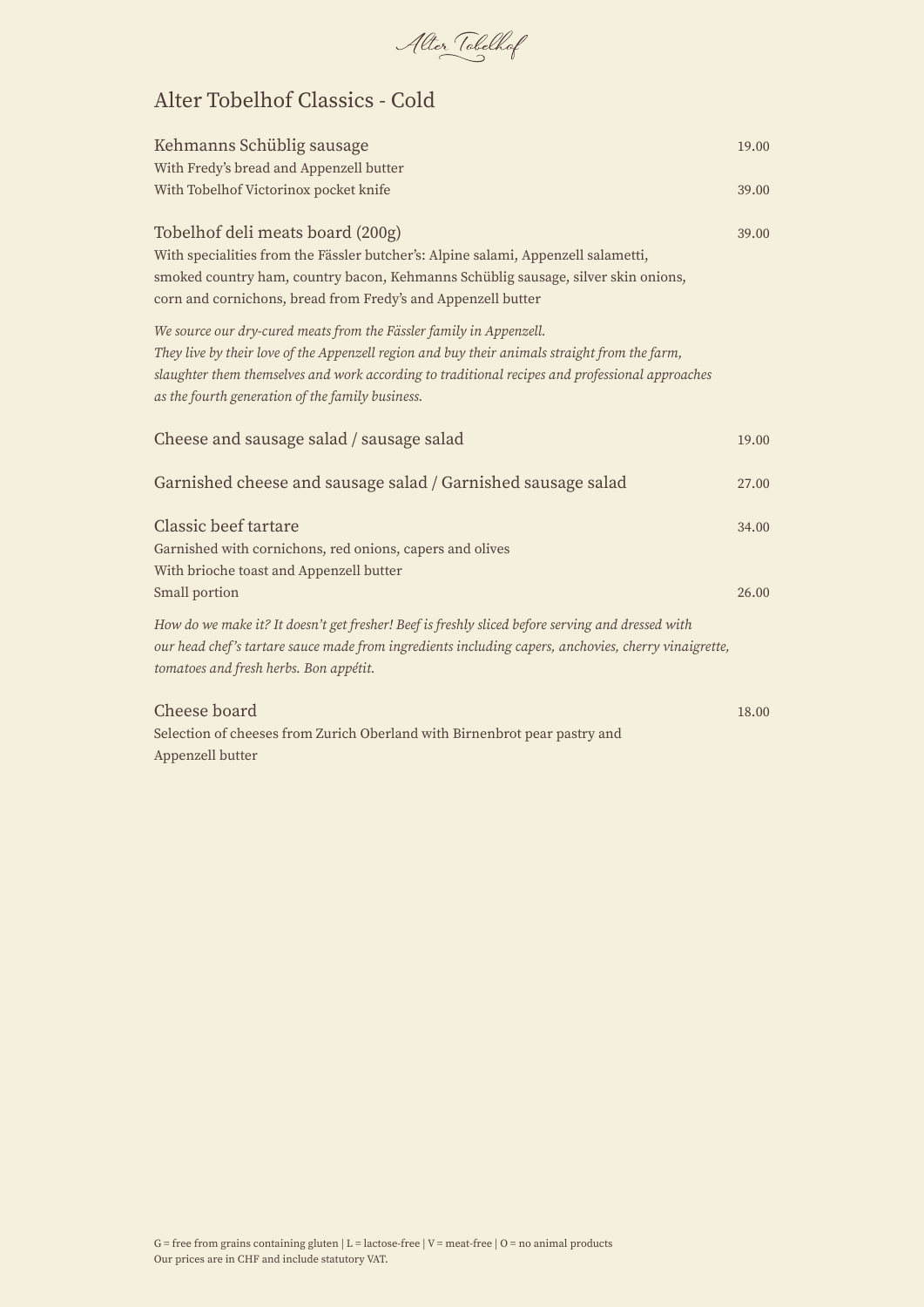

#### Summer classics

| Tagliatelle di Manzo                                                            | 48.00 |
|---------------------------------------------------------------------------------|-------|
| Beef fillet cubes and chanterelles with garlic, rosemary in a white wine sauce, |       |
| served with parmesan cheese                                                     |       |
| Chanterelle ragout on brioche toast <sup>v</sup>                                | 32.00 |
| Small portion                                                                   | 26.00 |
|                                                                                 |       |
| Mezzaluna Zucchine alla Parmigiana <sup>v</sup>                                 | 32.00 |
| From Raffaele Miglio in Dübendorf, served with sautéed chanterelles             |       |
| Small portion                                                                   | 26.00 |
| Chanterelle risotto GV                                                          | 34.00 |
| Bio Carnarolirisotto with sautéed chanterelles                                  |       |
| Small portion                                                                   | 28.00 |
|                                                                                 |       |
| Backed oyster mushroom from Effretikon GVLO                                     | 32.00 |
| With ratatouille vegetables and polenta                                         |       |
| Spaghetti Aglio Olio con Pepperoncini <sup>LV</sup>                             | 24.00 |
| With 5 shrimps <sup>L</sup>                                                     | 39.00 |
| Small portion                                                                   | 18.00 |
| Small portion with 3 shrimps                                                    | 27.00 |
| Salad plate                                                                     |       |
| With perch strips and tartar sauce                                              | 34.00 |
| With backed pastry filled with tomato and fresh cheese $^{\mathrm{V}}$          | 32.00 |
| With beef fillet under a herb crust                                             | 59.00 |
| With chicken breast <sup>L</sup>                                                | 29.50 |
| With shrimps, garlic and pepperoncini GL                                        | 42.00 |
| With breaded tomme camembert and cranberries $V$                                | 32.00 |